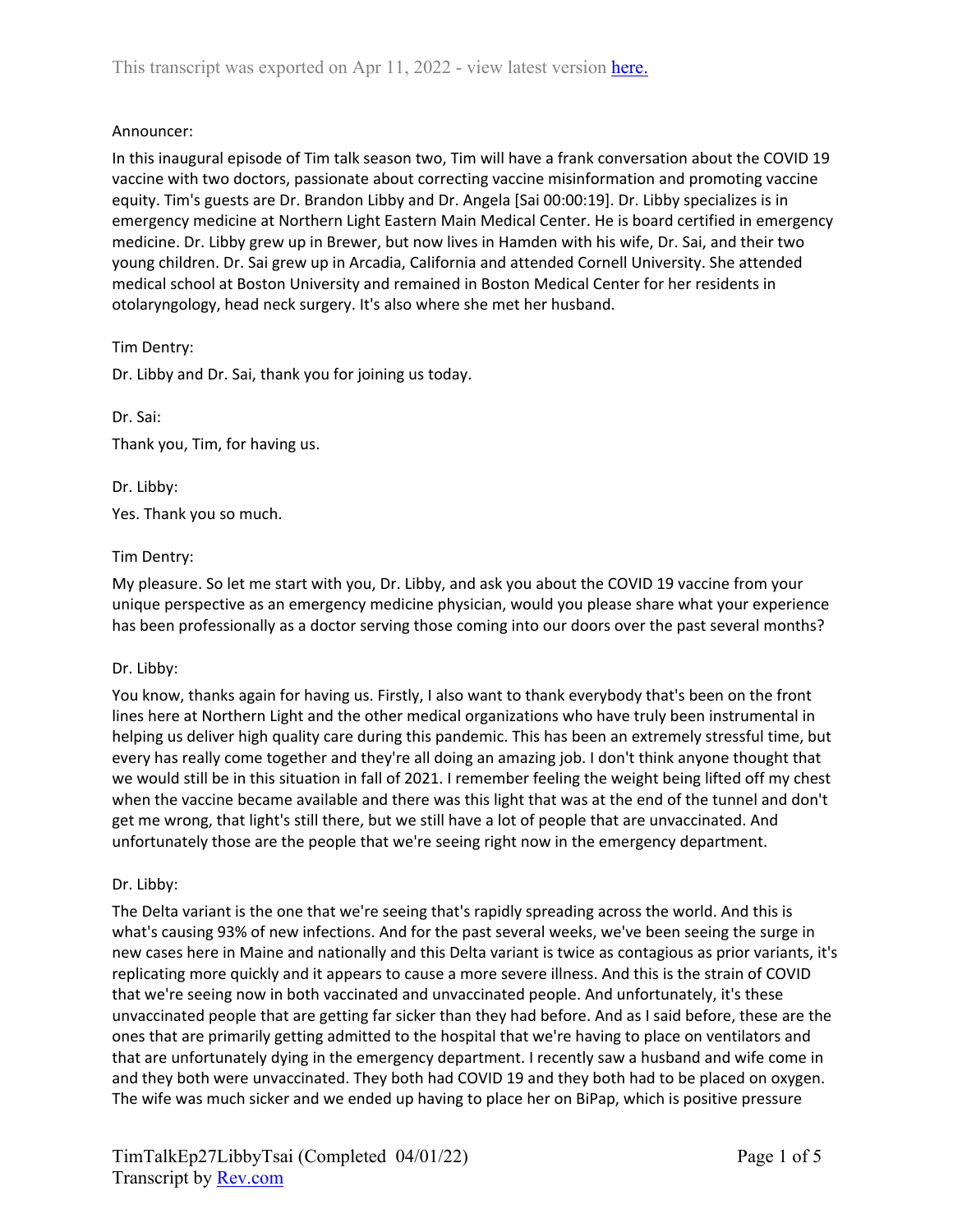ventilation to open up her lungs and help her breathe. Ultimately, she ended up needing to be intubated, which is where we put in a breathing tube and put her on a ventilator.

### Dr. Libby:

Later that day, I was speaking with her husband and I asked him why they didn't get vaccinated. And he said that he thought they were going to be okay. He thought that they weren't going to catch it or that if they did catch it they'd have a very mild illness. He also said that he was scared of getting the vaccine and that he had heard a lot of bad things about it and this is a common thing that I hear. There's a lot of misinformation about the vaccine, and this is extremely hard to, I've heard everything from people thinking that the vaccine can alter their DNA to it causing infertility problems. Somebody said that they thought it implanted a microchip under their skin that they thought it was actually giving people COVID.

### Dr. Libby:

And none of this is true. Yet it's rampant, it's all over social media. And it's often accompanied by an anecdotal story that has been shared thousands of times, and it can't be verified. These stories are then shared within friend circles and families and I think that's why we often see multiple people in these social structures unvaccinated. And then when somebody catches COVID, we end up having a mini outbreak among them. Another misconception that people think it is that if they come down with COVID 19, the vaccine didn't work. But again, that isn't true, the vaccine is working and it's preventing hospitalizations and deaths. In fact, recent studies show that the J&,J the Pfizer, and the Moderna vaccines range in efficacy and preventing symptoms between 70% and 80%, but still over 90% effective in preventing hospitalizations and death. One thing that I do want to talk about is that vaccines still isn't enough. So we, especially with this new Delta variant, we still have to remind our listeners that it's extremely, extremely important to continue to mask and social distance. This is even among our vaccinated population. We're finding that in vaccinated individuals who come down with COVID, they're just as contagious as individuals who are UN vaccinated, and they can easily transmit the virus to someone else.

## Tim Dentry:

Thank you so much for sharing that personal perspective, Dr. Libby, and I just want to comment on one of the things you said. I have a lot of thoughts. That was really terrific, but that light is still there at the end of the tunnel, as you said, that light is still there. And sadly the vaccine is added to the stressful situation that we all face, whereas it should be bringing us relief and de-stressing because as you say, all the extreme cases of the illness, it is avoidable, as you say. So it is sad that the stressful situation is still absolutely there, but it is still also absolutely true that still is the light at the end of the tunnel. I'm most caring about the light that's within each one of us as caregivers, because we can't put that out. And so it's part of maintaining that light or each other. So thank you so much for sharing that perspective, Dr. Sai, I know you have a personal experience to share, too. Would you care to share your thoughts on whether a pregnant woman should be concerned about getting the vaccine? We hear that a lot.

#### Dr. Sai:

Yes. Thanks again, Tim, for having me, I should add as a disclosure that I am not an OBGYN physician. I'm actually practicing ENT at Eastern Main Medical Center, but this does hit close to home because I, myself received the Pfizer vaccine when I was 32 and 35 weeks pregnant with our son Ari in my third trimester. And so I know pregnancy is already an extremely emotionally charged, stressful, vulnerable period in any woman's life we are concerned about not only our health as the mom, but also that of our unborn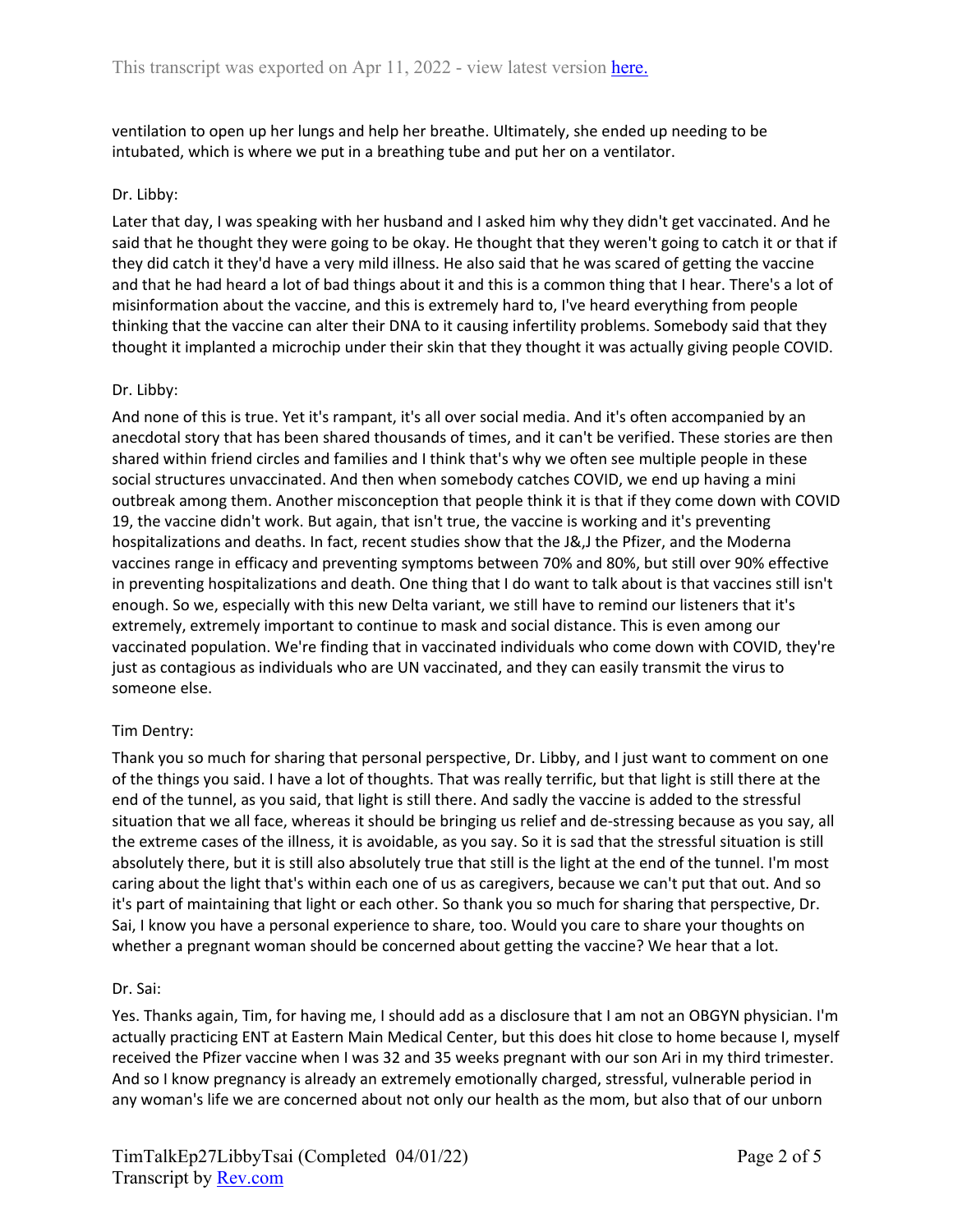child and there's so much we question already, are we eating the right things? Are we taking the right supplements? And so I can completely understand the hesitation, the fear, the concerns about receiving the COVID vaccine given the current climate, how apparently new it is, and such what we do know is that pregnant women are at higher risk of becoming severely ill from COVID going into preterm labor.

### Dr. Sai:

That means delivering before 37 weeks, becoming hospitalized with COVID requiring an ICU admission, requiring the ventilator or the breathing machine. For these reasons ACOG or the American College of Obstetricians and Gynecologists, and the Society for Maternal Fetal Medicine have both recommended the vaccine for pregnant women. And at this point about 140,000 pregnant women in the US have already become vaccinated. However, the overall reach has been quite low, only at 23%. So we do know that it's safe and effective studies have actually shown that it does not increase the risk of miscarriage or still birth studies have also shown that there does not appear to be any injury to the placenta. When the placenta was examined across vaccinated/unvaccinated women who had delivered their babies. And there's also evidence that the antibodies that the mom receives they do pass through the placenta. And they're also found in breast milk, which is excellent news.

### Dr. Sai:

We don't know how much immunity this ultimately confers to the baby, but I do believe it is a good starting point. There are reports out there in the world that there is a chance that the vaccine might reduce fertility. There is no evidence to support this right now. Unfortunately, we are seeing news stories in the media of young moms who seem otherwise healthy, who are unfortunately dying of COVID and their babies don't make it. So this again is something that is preventable as Dr. Libby had mentioned. During pregnancy, it is already recommended that pregnant women have the flu vaccine, as well as a TDAP booster in the a third trimester. And the reason for this, especially with the TDAP booster, is that with whooping cough, what it ultimately protects the morbidity/mortality, meaning how severe the illness is going to be in your baby, that's the highest when a baby is in the first two months of age, because they naturally don't have immunity to the whooping cough. And so when the mom gets the booster shot in the third trimester, the antibodies pass through the placenta, ultimately to the baby, so that they do have immunity in the first two months before they themselves are able to have the immunization themselves.

#### Dr. Sai:

And so the way I viewed it personally was a little bit of a tough decision. The way I viewed it was I already have undergone these vaccines. I understand the science behind the vaccines. I am going to treat this like any other vaccine. The science and technology behind the vaccine is not new. It's been vetted for other viruses, and so I trusted the process, I trusted the fact that initial Moderna and Pfizer trials did have a few pregnant women that slipped through the cracks and there were no severe adverse effects found in those women. And I felt confident enough to proceed myself. And I actually had to beg for the vaccine. I was turned away the first day I showed up, they saw my belly and they said, Nope, we're not doing this. And I actually had to get special permission from Dr. Jarvis. So thank you Dr. Jarvis, but I was able to get it the next day when I returned. And Dr. Libby and I, we feel very fortunate that we were able to do so. Ari is seven months, he's thriving, happy, healthy. And I know that he had some immunity passed on to him in some capacity.

## Tim Dentry: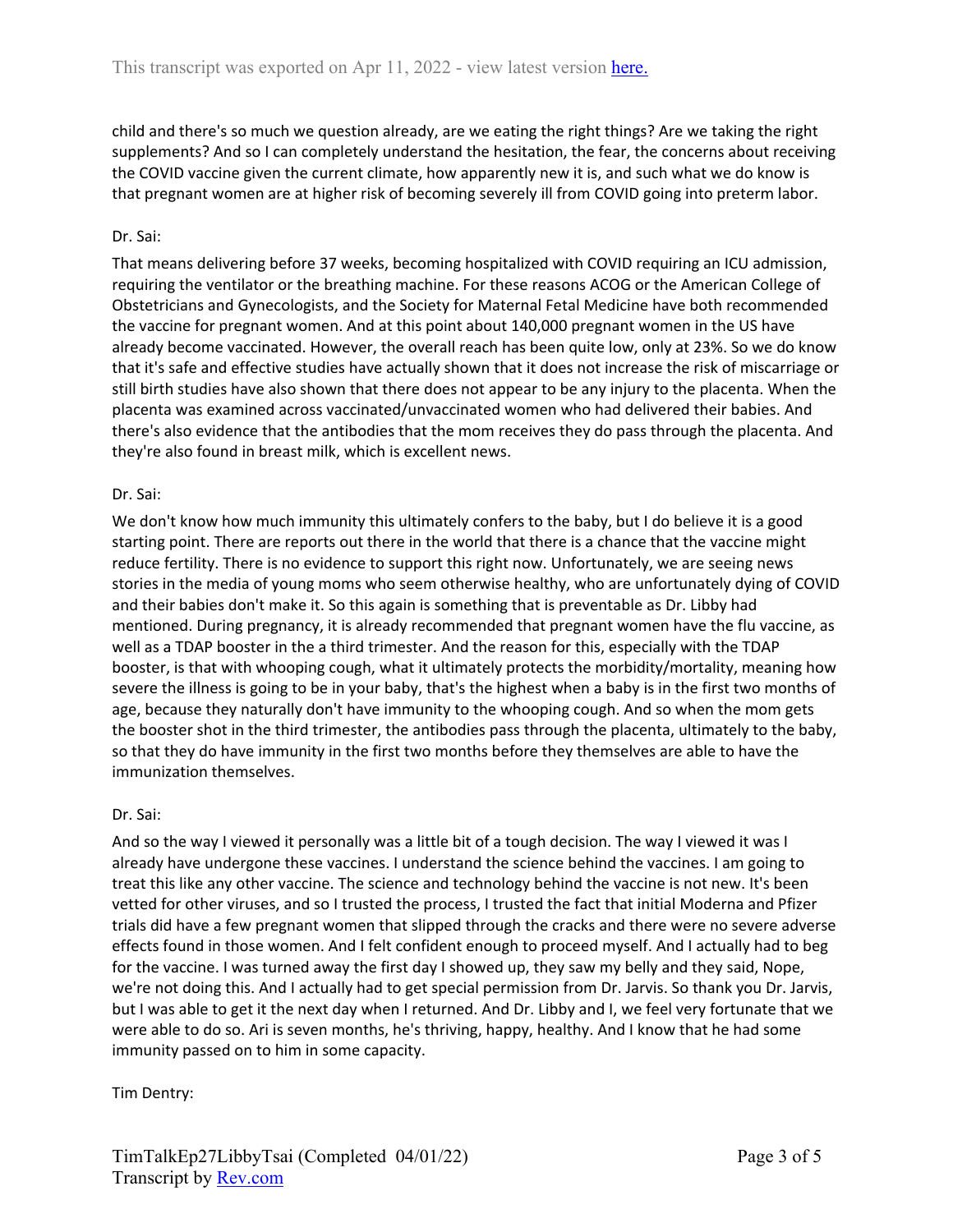Well, thank you for that. As I mentioned earlier, if we live up to our promise to promote medical justice, I should say, as we live up to our promise, we must do targeted outreach to underserved populations. So Dr. Libby, will you tell us about the efforts to make sure vaccines are available to underrepresented groups? And perhaps you can explain to our listeners why it's so necessary?

## Dr. Libby:

Yeah. So medical equity is very important to us at Northern Light. And we recognize that there are some groups that are more affected than others, specifically ethnic minorities and individuals affected by poverty are disproportionately affected by COVID 19 in the United States and across Maine. There are many factors that play into this ranging from decreased access to healthcare. This is often due to lack of insurance or transportation. They don't have childcare and they don't have ability to take time off of work. They have decreased access to higher quality education, and that plays into decreased access to jobs that give them the ability to have good insurance and take time off. Additionally, on a national level, they account for a greater proportion of our essential workers at healthcare facilities at farms, factories, grocery stores, public transportation, where they're going to be having a higher likelihood of getting exposed to COVID 19. They're literally on the front lines yet. They don't have access to the medical care where they can get the vaccines and the healthcare that they need.

#### Dr. Libby:

Ethnic minorities because of years of systemic racism and discrimination and individuals affected by poverty due to failed social systems and lack of support tend to also have a decreased trust in the medical system and in the government. And this is resulting a lot of hesitancy to get the vaccine. Our recent study by the US Census Bureau showed that income was directly proportional to vaccination. And then when looking at ethnicity nationally about only 40% of Blacks and Hispanics are vaccinated yet they are two times, 2.8 times, more likely to be hospitalized. And they're two times more likely to die of COVID 19. We recognize these trends early at Northern Light, and we put a lot of effort into reaching out to these underrepresented groups as an organization.

## Dr. Libby:

We did a lot of outreach through Northern Light Mercy Hospital. There we made instructional videos and handouts in many different languages. And we partnered with community leaders and organizations to help advocate for vaccination. As far as individuals affected by poverty, we ended up sponsoring a lot of community vaccination events. We traveled to schools, we traveled to places of worship. We traveled to community centers to try to improve access to the vaccines. Our numbers in the state show that we're doing a pretty good job, and we're going to continue our efforts.

#### Dr. Libby:

Another group though that we need to continue to focus our efforts on is among our Native American population. We also need to continue our outreach to some of our low income communities. And we plan on continuing to work with our leaders, community leaders, and organizations in this endeavor. Once COVID is a distant memory. We hope to continue our efforts in bridging these gaps in healthcare delivery and improving medical equality. One more thing that I did forget to mention, and it's actually really exciting for me is that we just recently started offering vaccines to our patients in the emergency department and in our inpatient wards, this is allowing us to access individuals that may not frequent healthcare settings and who we didn't have access to before. We've had a great response to this and have been able to vaccinate a lot of people who previously weren't vaccinated.